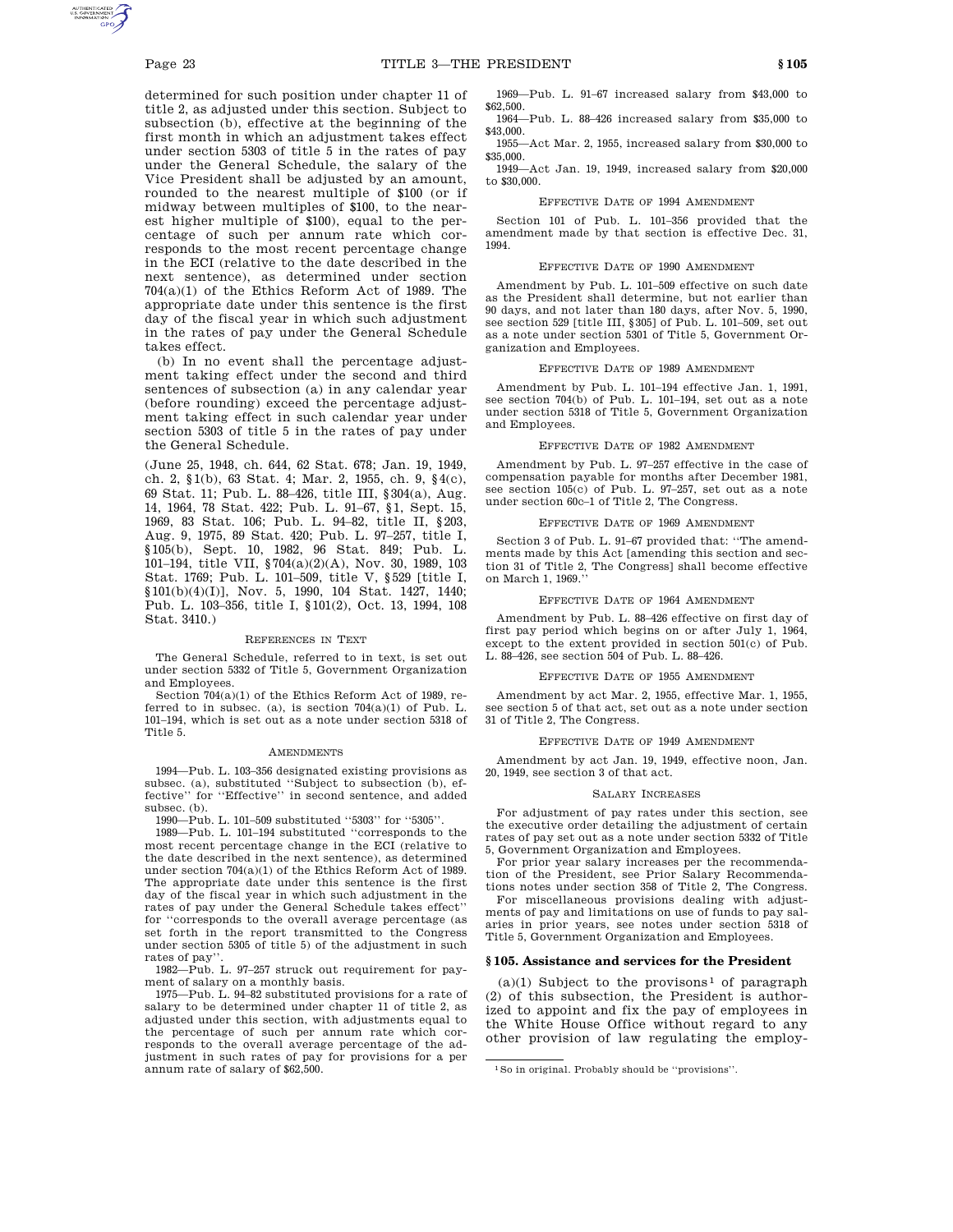ment or compensation of persons in the Government service. Employees so appointed shall perform such official duties as the President may prescribe.

(2) The President may, under paragraph (1) of this subsection, appoint and fix the pay of not more than—

(A) 25 employees at rates not to exceed the rate of basic pay then currently paid for level II of the Executive Schedule of section 5313 of title 5; and in addition

(B) 25 employees at rates not to exceed the rate of basic pay then currently paid for level III of the Executive Schedule of section 5314 of title 5; and in addition

(C) 50 employees at rates not to exceed the maximum rate of basic pay then currently paid for GS–18 of the General Schedule of section 5332 of title 5; and in addition

(D) such number of other employees as he may determine to be appropriate at rates not to exceed the minimum rate of basic pay then currently paid for GS–16 of the General Schedule of section 5332 of title 5.

(b)(1) Subject to the provisions of paragraph (2) of this subsection, the President is authorized to appoint and fix the pay of employees in the Executive Residence at the White House without regard to any other provision of law regulating the employment or compensation of persons in the Government service. Employees so appointed shall perform such official duties as the President may prescribe.

(2) The President may, under paragraph (1) of this subsection, appoint and fix the pay of not more than—

(A) 3 employees at rates not to exceed the maximum rate of basic pay then currently paid for GS–18 of the General Schedule of section 5332 of title 5; and in addition

(B) such number of other employees as he may determine to be appropriate at rates not to exceed the minimum rate of basic pay then currently paid for GS–16 of the General Schedule of section 5332 of title 5.

(c) The President is authorized to procure for the White House Office and the Executive Residence at the White House, as provided in appropriation Acts, temporary or intermittent services of experts and consultants, as described in and in accordance with the first two sentences of section 3109(b) of title 5—

(1) in the case of the White House Office, at respective daily rates of pay for individuals which are not more than the daily equivalent of the rate of basic pay then currently paid for level II of the Executive Schedule of section 5313 of title 5; and

(2) in the case of the Executive Residence, at respective daily rates of pay for individuals which are not more than the daily equivalent of the maximum rate of basic pay then currently paid for GS–18 of the General Schedule of section 5332 of title 5.

Notwithstanding such section 3109(b), temporary services of any expert or consultant described in such section 3109(b) may be procured for a period in excess of one year if the President determines such procurement is necessary.

(d) There are authorized to be appropriated each fiscal year to the President such sums as may be necessary for—

(1) the care, maintenance, repair, alteration, refurnishing, improvement, air-conditioning, heating, and lighting (including electric power and fixtures) of the Executive Residence at the White House;

(2) the official expenses of the White House Office;

(3) the official entertainment expenses of the President;

(4) the official entertainment expenses for allocation within the Executive Office of the President; and

(5) the subsistence expenses of persons in the Government service while traveling on official business in connection with the travel of the President.

Sums appropriated under this subsection for expenses described in paragraphs (1), (3), and (5) may be expended as the President may determine, notwithstanding the provisions of any other law. Such sums shall be accounted for solely on the certificate of the President, except that, with respect to such expenses, the Comptroller General may inspect all necessary books, documents, papers, and records relating to any such expenditures solely for the purpose of verifying that all such expenditures related to expenses in paragraph (1), (3), or (5). The Comptroller General shall certify to Congress the fact of such verification, and shall report any such expenses not expended for such purpose.

(e) Assistance and services authorized pursuant to this section to the President are authorized to be provided to the spouse of the President in connection with assistance provided by such spouse to the President in the discharge of the President's duties and responsibilities. If the President does not have a spouse, such assistance and services may be provided for such purposes to a member of the President's family whom the President designates.

(June 25, 1948, ch. 644, 62 Stat. 678; Oct. 15, 1949, ch. 695, §2(a), 63 Stat. 880; July 31, 1956, ch. 804, title I, §109, 70 Stat. 740; Pub. L. 87–367, title III, §303(h), Oct. 4, 1961, 75 Stat. 794; Pub. L. 88–426, title III, §304(b), Aug. 14, 1964, 78 Stat. 422; Pub. L. 90–222, title I, §111(c), Dec. 23, 1967, 81 Stat. 726; Pub. L. 95–570, §1(a), Nov. 2, 1978, 92 Stat. 2445.)

#### AMENDMENTS

1978—Pub. L. 95–570 inserted provisions relating to appointment and determination of pay by President of employees in the White House Office and the Executive Residence at the White House; procurement by President of temporary or intermittent services of experts and consultants and pay of such experts and consultants; appropriation of sums for the care, maintenance, etc., of the Executive Residence at the White House, the official expenses of the White House Office, the official entertainment expenses of the President, the official entertainment expenses for allocation within the Executive Office, and the subsistence expenses of Government personnel while traveling on official business in connection with the travel of the President; accounting of sums by President; inspection, certification and report to Congress by the Comptroller General concerning expenditures; and allotment of assistance and services to spouse of President or to a member of Presi-